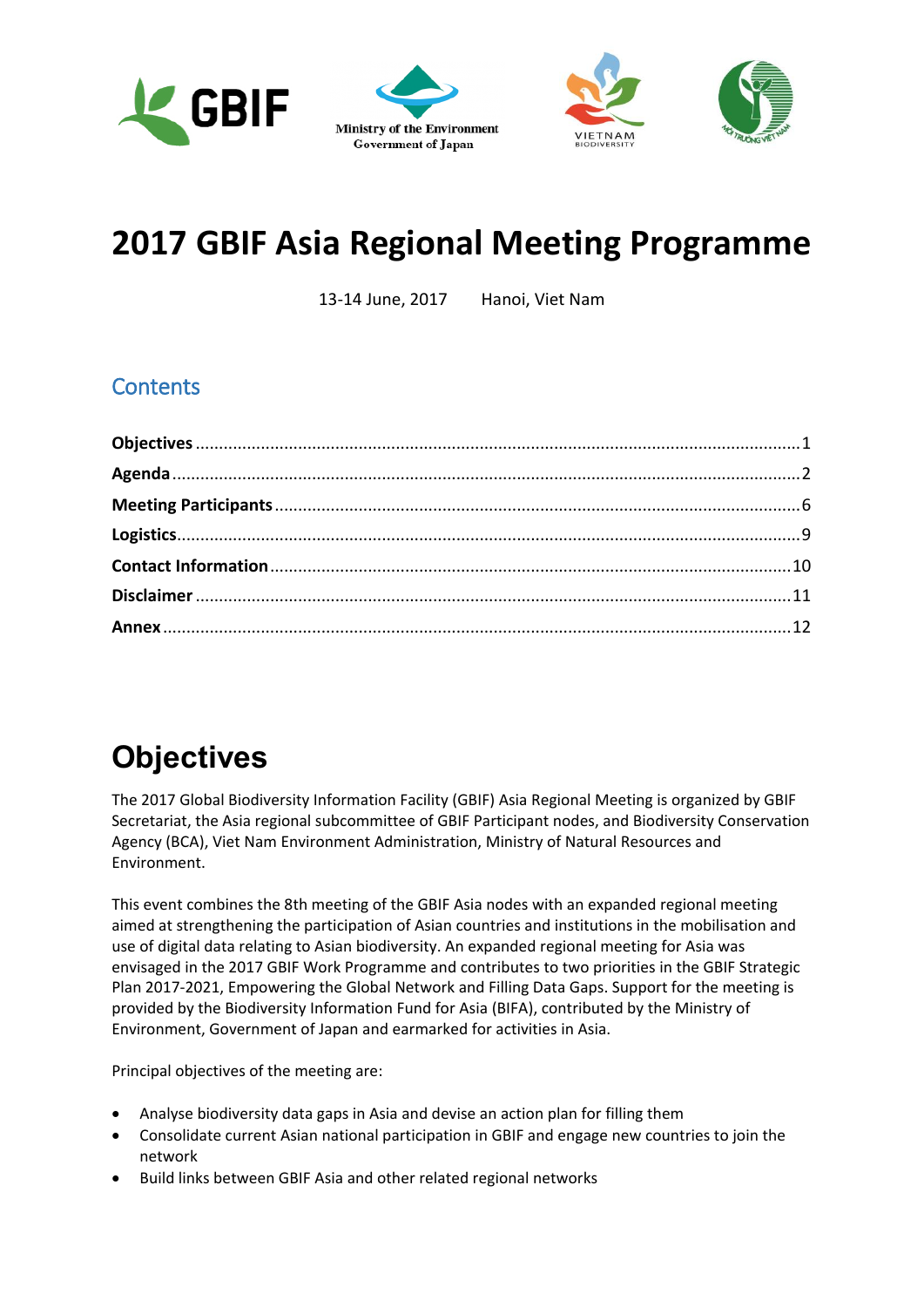## <span id="page-1-0"></span>**Agenda**

| DAY ONE $(13^{\text{th}})$ June 2017) |                                                                                                        |                                                                                                                                                     |                                                                                                                                      |
|---------------------------------------|--------------------------------------------------------------------------------------------------------|-----------------------------------------------------------------------------------------------------------------------------------------------------|--------------------------------------------------------------------------------------------------------------------------------------|
| 08:30-<br>09:00                       | <b>Registration (Plenary Room-Thong Nhat)</b>                                                          |                                                                                                                                                     |                                                                                                                                      |
| 09:00-<br>09:30                       | Formal<br>opening                                                                                      | Welcome from<br>host organization                                                                                                                   | Viet Nam Environment Administration (VEA) Leader                                                                                     |
|                                       | Moderator:<br>Tim Hirsch                                                                               | Welcome from<br><b>GBIF Governing</b><br><b>Board</b>                                                                                               | Christoph Häuser, First Vice Chair, GBIF Governing<br><b>Board</b>                                                                   |
|                                       |                                                                                                        | Welcome from<br>meeting funder                                                                                                                      | Fumiko Nakao, Nature Conservation Bureau, Ministry<br>of the Environment, Government of Japan                                        |
| 09:30-<br>10:30<br>scene              | Setting the                                                                                            | GBIF in 2017:<br>progress and<br>priorities                                                                                                         | Tim Hirsch, Deputy Director, GBIF Secretariat - 15 mins                                                                              |
|                                       |                                                                                                        | <b>GBIF</b> in Asia:<br>membership and<br>nodes<br>development                                                                                      | Tsuyoshi Hosoya, GBIF Regional Nodes Representative<br>for Asia (Japan Biodiversity Information Facility) - 15<br>mins               |
|                                       |                                                                                                        | <b>GBIF in Asia: data</b><br>mobilization and<br>use                                                                                                | Maofang Luo, Chinese Academy of Sciences (Visiting<br>Scholar at GBIF Secretariat) - 15 mins                                         |
|                                       |                                                                                                        | Introduction of<br><b>Vietnam National</b><br>biodiversity<br>database system<br>(NBDS) and<br>orientations for<br>biodiversity data<br>improvement | Hoang Nhan, Deputy Director, Biodiversity<br>Conservation Agency, Ministry of Natural Resources and<br>Environment, Vietnam -15 mins |
| 10:30-<br>10:50                       | <b>Coffee break</b>                                                                                    |                                                                                                                                                     |                                                                                                                                      |
| 10:50-<br>12:30                       | <b>The</b><br><b>Biodiversity</b><br><b>Information</b><br><b>Fund for Asia</b><br>(BIFA)<br>programme | Introduction to<br>BIFA: origin and<br>objectives                                                                                                   | Marina Samejima, Ministry of Environment of Japan -<br>10 mins                                                                       |
|                                       |                                                                                                        | Programme<br>overview and<br>progress                                                                                                               | Tim Hirsch, Deputy Director, GBIF Secretariat - 15 mins                                                                              |
|                                       |                                                                                                        | Presentations on<br>completed<br>projects                                                                                                           | Darwin Tejerero, Node Manager, GBIF Philippines:<br><b>Strengthening GBIF Philippines</b>                                            |
|                                       |                                                                                                        | $(11:15-12:00)$                                                                                                                                     | Christian Elloran, Node Delegation, ASEAN Centre for<br>Biodiversity: Mobilizing biodiversity data from ASEAN<br>protected areas     |
|                                       |                                                                                                        |                                                                                                                                                     | Mao-Ning Tuanmu, Node Manager, Chinese Taipei:<br>Biodiversity informatics cookbook and regional training<br>workshop                |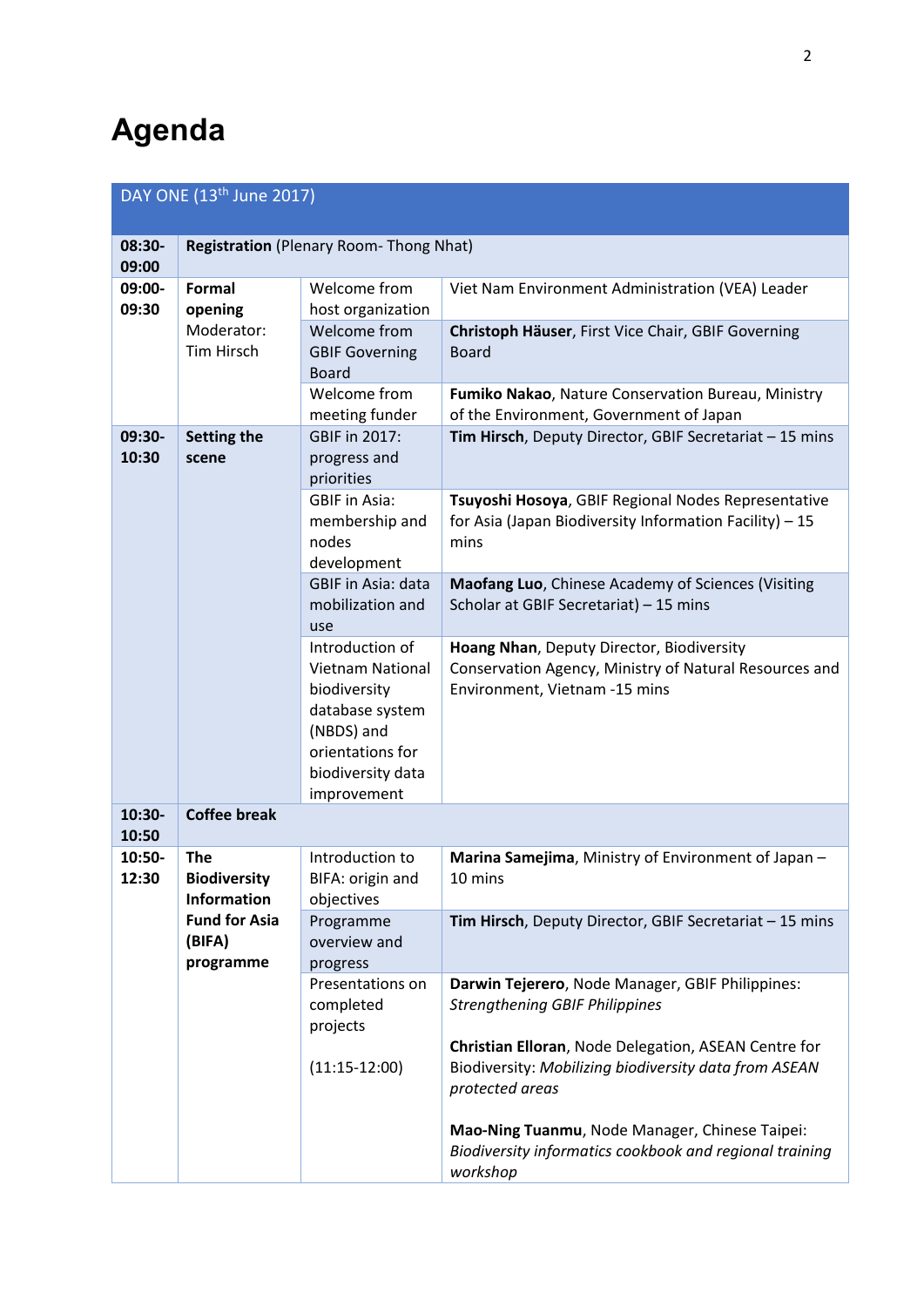|                 |                                                                                                                                                | Presentations on<br>current funded<br>projects<br>$(12:00-12:30)$                                               | Nguyen Xuan Dung, BCA Vietnam: Development of the<br>biodiversity database system in Vietnam and Roadmap<br>for participation of Viet Nam to GBIF in coming time<br>Choikhand Janchivlamdan, Green Initiative, Mongolia:<br>Checklist of mammals in the South-western Mongolian-<br>Manchurian Grassland Ecosystem<br>Gautam Talukdar, Node Staff, India: Filling a long-<br>standing data gap for birds: the Central Highlands of<br>India<br>Zheping Xu, Node Manager, Chinese Academy of<br>Sciences: Compiling a multilanguage gazeteer of<br>occurrence distribution in Asia |
|-----------------|------------------------------------------------------------------------------------------------------------------------------------------------|-----------------------------------------------------------------------------------------------------------------|-----------------------------------------------------------------------------------------------------------------------------------------------------------------------------------------------------------------------------------------------------------------------------------------------------------------------------------------------------------------------------------------------------------------------------------------------------------------------------------------------------------------------------------------------------------------------------------|
| 12:30-<br>13:30 | Lunch                                                                                                                                          |                                                                                                                 |                                                                                                                                                                                                                                                                                                                                                                                                                                                                                                                                                                                   |
| 13:30-<br>15:00 | Stream 1<br>(Plenary<br>Room-Thong<br>Nhat):<br><b>Expanding</b><br><b>GBIF</b><br>participation<br>in Asia<br>Moderator:<br><b>Tim Hirsch</b> | Introduction to<br><b>GBIF</b><br>participation<br>Perspectives<br>from non-<br>participating<br>countries      | Tim Hirsch, Deputy Director, GBIF Secretariat<br>Choki Gyeltshen, National Biodiversity Centre, Ministry<br>of Agriculture and Forests, Bhutan<br>Chatchai Silpsoonthom, Ministry of Natural Resources<br>and Environment, Thailand<br>Maheshwar Dhakal, Ministry of Forests and Soil<br>Conservation, Nepal<br>Naswer Mehrdadi, ECO Institute of Environmental<br>Science and Technology, Iran<br>Nurul Majjedah binti Mohd Zailani, Natural History<br>Section of the Brunei Museums Department, Brunei<br>Darussalam                                                           |
|                 |                                                                                                                                                | Open discussion<br>about expanding<br><b>GBIF membership</b><br>in Asia                                         | HoDs, Secretariat, potential new member countries                                                                                                                                                                                                                                                                                                                                                                                                                                                                                                                                 |
|                 | <b>Stream 2</b><br>(Meeting<br>room-Thang<br>Loi): GBIF Asia<br>nodes<br><b>business</b><br>meeting,<br>part 1                                 | <b>GBIF Asia</b><br>regional strategy<br>- progress<br>Summary of self<br>assessment<br>results<br>Nodes status | Tsuyoshi Hosoya<br>Presentations from nodes<br>Korea                                                                                                                                                                                                                                                                                                                                                                                                                                                                                                                              |
|                 |                                                                                                                                                | updates                                                                                                         | Japan                                                                                                                                                                                                                                                                                                                                                                                                                                                                                                                                                                             |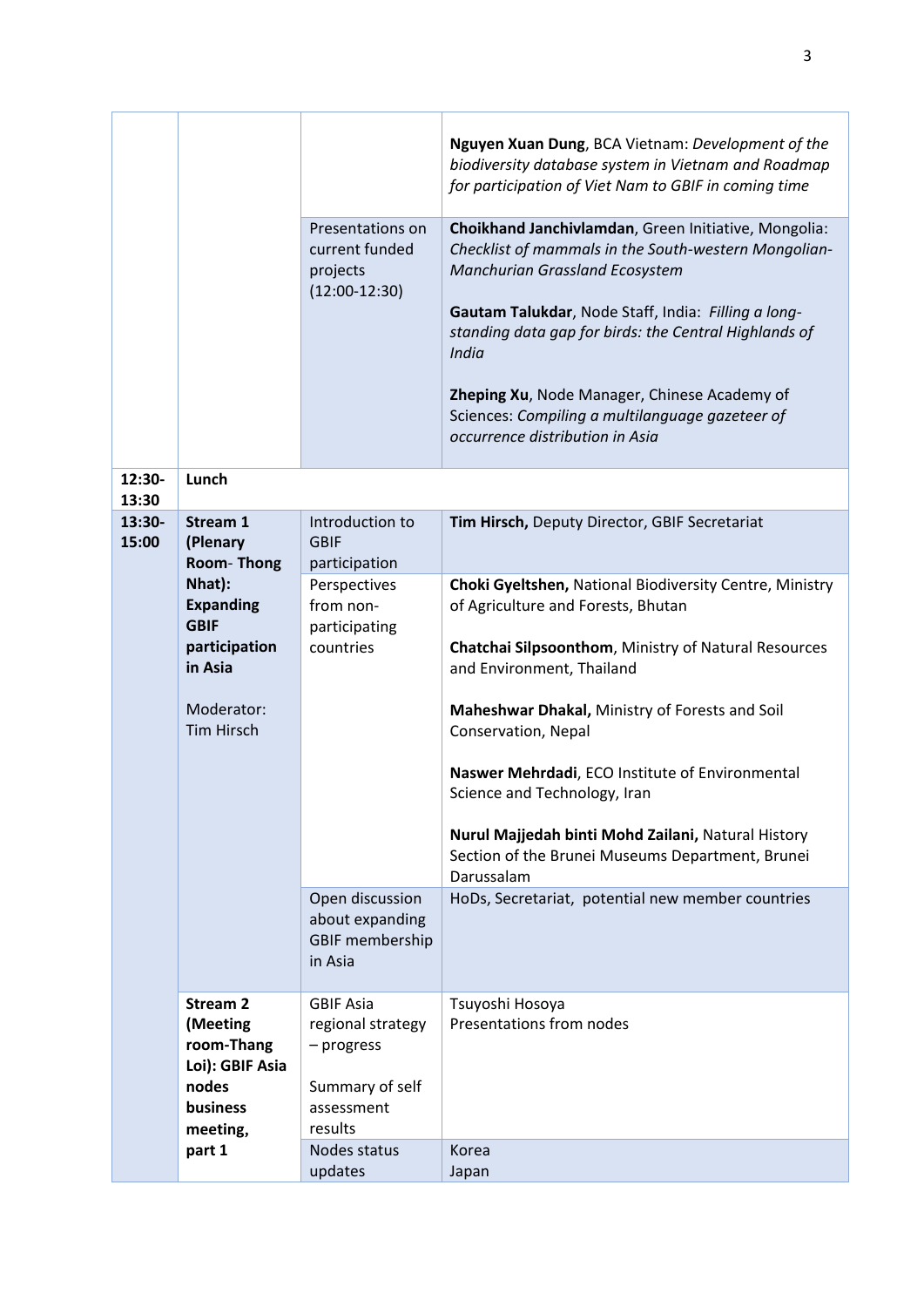|                 | Chair: Tsuyoshi<br>Hosoya<br>Secretariat                                                                 | (node managers)                                                                            | Chinese Taipei<br>India<br>Indonesia<br>Philippines                                                                                      |
|-----------------|----------------------------------------------------------------------------------------------------------|--------------------------------------------------------------------------------------------|------------------------------------------------------------------------------------------------------------------------------------------|
|                 | support:<br>Maofang Luo                                                                                  |                                                                                            | <b>ACB</b><br>CAS<br><b>ICIMOD</b>                                                                                                       |
| 15:00-<br>15:20 | <b>Coffee break</b>                                                                                      |                                                                                            |                                                                                                                                          |
| 15:20-<br>17:00 | Stream 1<br>(Plenary<br>Room-Thong<br>Nhat): GBIF's<br>relationship<br>with other<br>networks in<br>Asia | Introduction to<br>GBIF's<br>engagement with<br>other<br>biodiversity-<br>related networks | Tim Hirsch, Deputy Director, GBIF Secretariat                                                                                            |
|                 |                                                                                                          | Perspectives<br>from partner<br>networks                                                   | James Tallant, IUCN Asia<br>Motomi Ito, AP-BON                                                                                           |
|                 |                                                                                                          |                                                                                            | <b>Keping Ma, ABCDNet</b>                                                                                                                |
|                 |                                                                                                          |                                                                                            | Eklabya Sharma, ICIMOD                                                                                                                   |
|                 |                                                                                                          |                                                                                            | Sheila Vergara, ACB                                                                                                                      |
|                 |                                                                                                          |                                                                                            | Mamoru Kanzaki, JASTIP                                                                                                                   |
|                 |                                                                                                          |                                                                                            | Noriaki Sakaguchi, JICA                                                                                                                  |
|                 |                                                                                                          | Open discussion<br>on enhancing<br>links with partner<br>networks in Asia                  | Networks, HoDs, Secretariat                                                                                                              |
|                 | <b>Stream 2</b><br>(Meeting<br>room-Thang<br>Loi): GBIF Asia<br>nodes<br>business<br>meeting,<br>Part 2. | Reflections on<br>BIFA responses to<br>date                                                | Secretariat to provide written analysis and potential<br>reasons for low uptake.                                                         |
|                 |                                                                                                          | Options for<br>allocating<br>remaining funds<br>from BIFA 2 and<br><b>BIFA3</b>            | Secretariat to provide written details of remaining<br>funds and options for discussion                                                  |
|                 |                                                                                                          | Election of<br>deputy regional<br>representative<br>for Asia nodes                         | Regional representative to invite nominations from<br>nodes ahead of meeting, Secretariat to assist in<br>facilitating election process. |
|                 |                                                                                                          | Location of next<br>regional meeting                                                       |                                                                                                                                          |
| 17:00-<br>17:15 | <b>Closing</b><br>plenary                                                                                | Summing up of<br>Day One,<br>arrangements for<br>Day Two.                                  | Tim Hirsch, Tsuyoshi Hosoya                                                                                                              |